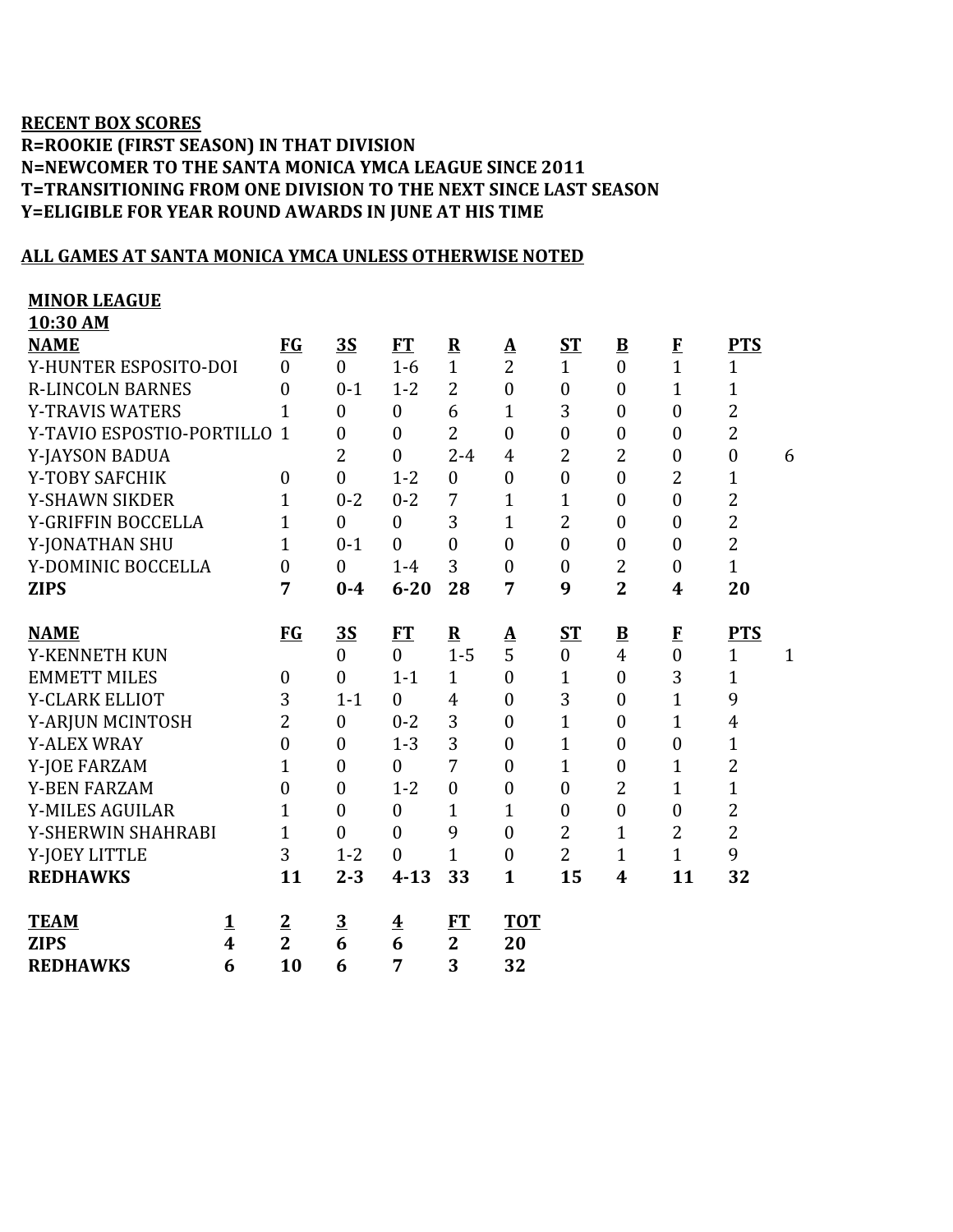## **ROOKIE LEAGUE 11:40 AM**

| <b>NAME</b>                                    |                | $FG$             | <u>3S</u>               | <b>FT</b>               | ${\bf R}$               | <u>A</u>         | ST               | $\underline{\mathbf{B}}$ | $\bf{F}$         | <b>PTS</b>       |              |
|------------------------------------------------|----------------|------------------|-------------------------|-------------------------|-------------------------|------------------|------------------|--------------------------|------------------|------------------|--------------|
| <b>RN-MARYCK BOOHER</b>                        |                | $\boldsymbol{0}$ | $\boldsymbol{0}$        | $1 - 2$                 | $\overline{2}$          | $\boldsymbol{0}$ | 2                | $\boldsymbol{0}$         | 3                | $\mathbf{1}$     |              |
| <b>Y-CMA PARISER</b>                           |                | 3                | $\boldsymbol{0}$        | $\boldsymbol{0}$        | 7                       | $\boldsymbol{0}$ | $\overline{4}$   | $\overline{0}$           | $\boldsymbol{0}$ | 6                |              |
| RN-DECHEN LEMOND                               |                | $\theta$         | $\boldsymbol{0}$        | $1-6$                   | $\mathbf{0}$            | $\boldsymbol{0}$ | $\boldsymbol{0}$ | $\boldsymbol{0}$         | $\boldsymbol{0}$ | 1                |              |
| Y-WALLY LEVITT                                 |                |                  | $\mathbf{1}$            | $\boldsymbol{0}$        | $\boldsymbol{0}$        | 3                | $\boldsymbol{0}$ | $\overline{2}$           | $\boldsymbol{0}$ | $\boldsymbol{0}$ | 2            |
| Y-SAMANTHA JUAREZ                              |                | 0                | $\boldsymbol{0}$        | $1 - 2$                 | $\overline{4}$          | $\boldsymbol{0}$ | $\mathbf{1}$     | $\overline{0}$           | $\boldsymbol{0}$ | 1                |              |
| <b>RN-SYLVIE LEVITT</b>                        |                | 0                | $\boldsymbol{0}$        | $1 - 4$                 | $\boldsymbol{0}$        | $\boldsymbol{0}$ | $\boldsymbol{0}$ | $\overline{0}$           | $\boldsymbol{0}$ | $\boldsymbol{0}$ |              |
| <b>RN-IWA HASHIM</b>                           |                | 0                | $\boldsymbol{0}$        | $1 - 5$                 | 3                       | $\boldsymbol{0}$ | $\mathbf{1}$     | $\overline{0}$           | 2                | $\mathbf{1}$     |              |
| RN-LORELAI JONES                               |                | $\overline{0}$   | $\boldsymbol{0}$        | $1 - 5$                 | $\mathbf{0}$            | $\boldsymbol{0}$ | $\boldsymbol{0}$ | $\overline{0}$           | $\boldsymbol{0}$ | $\mathbf{1}$     |              |
| <b>RN-OWEN ROBERTS</b>                         |                | 1                | $\boldsymbol{0}$        | $\boldsymbol{0}$        | $\mathbf 1$             | $\boldsymbol{0}$ | 5                | $\boldsymbol{0}$         | $\boldsymbol{0}$ | $\overline{2}$   |              |
| <b>RN-GIDEON HITTNER</b>                       |                | $\boldsymbol{0}$ | $\boldsymbol{0}$        | $1 - 5$                 | $\overline{2}$          | $\overline{0}$   | $\overline{2}$   | $\overline{0}$           | $\boldsymbol{0}$ | $\mathbf{1}$     |              |
| <b>MEERKATS</b>                                |                | 5                | $\bf{0}$                | $7 - 29$                | 22                      | $\bf{0}$         | 17               | $\bf{0}$                 | 5                | 17               |              |
| <b>NAME</b>                                    |                | <b>FG</b>        | 3S                      | FT                      | ${\bf R}$               | <u>A</u>         | ST               | $\overline{\mathbf{B}}$  | $\bf{F}$         | <b>PTS</b>       |              |
| <b>RN-KOA ENSTMINGER</b>                       |                | $\overline{0}$   | $\boldsymbol{0}$        | $1 - 1$                 | $\overline{4}$          | $\boldsymbol{0}$ | $\boldsymbol{0}$ | $\boldsymbol{0}$         | $\overline{0}$   | $\mathbf{1}$     |              |
| <b>RN-MATTHEW GODZIK</b>                       |                | $\boldsymbol{0}$ | $\boldsymbol{0}$        | $1-6$                   |                         | $\boldsymbol{0}$ | $\boldsymbol{0}$ | $\overline{0}$           | $\mathbf{0}$     | $\mathbf{1}$     |              |
| <b>RN-ELLIOT MA</b>                            |                | $\boldsymbol{0}$ | $\boldsymbol{0}$        | $1 - 2$                 | 4                       | $\overline{0}$   | $\mathbf{1}$     | $\overline{0}$           | $\boldsymbol{0}$ | 1                |              |
| Y-VIHAAN NAWATHE                               |                | 0                | $\boldsymbol{0}$        | $1 - 2$                 | 5                       | $\boldsymbol{0}$ | $\boldsymbol{0}$ | $\boldsymbol{0}$         | $\boldsymbol{0}$ | $\mathbf{1}$     |              |
| <b>RN-DYLAN SON</b>                            |                | $\boldsymbol{0}$ | $\boldsymbol{0}$        | $1 - 1$                 | $\mathbf{0}$            | $\boldsymbol{0}$ | $\boldsymbol{0}$ | $\overline{0}$           | $\mathbf 1$      | $\mathbf{1}$     |              |
| RN-VITALINA MONCHER                            |                | 0                | $\boldsymbol{0}$        | $1 - 7$                 | $\mathbf{1}$            | $\boldsymbol{0}$ | $\boldsymbol{0}$ | $\overline{0}$           | $\boldsymbol{0}$ | 1                |              |
| Y-PENELOPE HUNT                                |                | $\boldsymbol{0}$ | $\boldsymbol{0}$        | $1 - 1$                 | $\overline{2}$          | $\boldsymbol{0}$ | $\boldsymbol{0}$ | $\overline{0}$           | $\mathbf{1}$     | 1                |              |
| <b>RN-LEO EPSTIEN</b>                          |                | 4                | $\boldsymbol{0}$        | $\boldsymbol{0}$        | 11                      | $\boldsymbol{0}$ | 2                | $\overline{0}$           | $\boldsymbol{0}$ | 8                |              |
| <b>VICTORIA MCNARY</b>                         |                | $\overline{0}$   | $\boldsymbol{0}$        | $1 - 4$                 | 5                       | $\boldsymbol{0}$ | 1                | $\overline{0}$           | $\boldsymbol{0}$ | $\mathbf{1}$     |              |
| RN-JONATHAN WATSON                             |                |                  | $\boldsymbol{0}$        | $\boldsymbol{0}$        | $1 - 1$                 | 3                | $\boldsymbol{0}$ | $\overline{0}$           | $\boldsymbol{0}$ | $\boldsymbol{0}$ | $\mathbf{1}$ |
| <b>HAWKS</b>                                   |                | 4                | $\bf{0}$                | $9 - 25$                | 35                      | $\bf{0}$         | 4                | $\bf{0}$                 | $\overline{2}$   | 17               |              |
| <b>TEAM</b>                                    | 1              | $\overline{2}$   | $\overline{\mathbf{3}}$ | $\overline{\textbf{4}}$ | <b>FT</b>               | <b>TOT</b>       |                  |                          |                  |                  |              |
| <b>MEERKATS</b>                                | $\overline{2}$ | $\bf{0}$         | 4                       | $\boldsymbol{4}$        | $\overline{7}$          | 17               |                  |                          |                  |                  |              |
| <b>HAWKS</b>                                   | 4              | $\bf{0}$         | $\overline{2}$          | $\overline{2}$          | 9                       | 17               |                  |                          |                  |                  |              |
| <b>NOTE: MEERKATS WON REGULATION GAME 10-8</b> |                |                  |                         |                         |                         |                  |                  |                          |                  |                  |              |
| 12:50 PM                                       |                |                  |                         |                         |                         |                  |                  |                          |                  |                  |              |
| <b>NAME</b>                                    |                | $FG$             | <u>35</u>               | FT                      | $\overline{\mathbf{R}}$ | <u>A</u>         | <u>ST</u>        | $\overline{\mathbf{B}}$  | $\bf{F}$         | <b>PTS</b>       |              |
| Y-THEO HABERLI                                 |                | $\overline{7}$   | $\boldsymbol{0}$        | $\overline{0}$          | 3                       | $\boldsymbol{0}$ | 3                | $\mathbf{1}$             | $\mathbf{0}$     | 14               |              |
| <b>Y-ALEX BRARA</b>                            |                | 0                | $\mathbf{0}$            | $1 - 2$                 | $\overline{2}$          | $\mathbf{0}$     | $\boldsymbol{0}$ | $\boldsymbol{0}$         | $\mathbf{0}$     | $\mathbf{1}$     |              |
| Y-DASHIELL RUPP                                |                | $\theta$         | $\boldsymbol{0}$        | $1 - 5$                 | $\overline{2}$          | $\boldsymbol{0}$ | $\mathbf{1}$     | $\mathbf{0}$             | $\boldsymbol{0}$ | $\mathbf{1}$     |              |
| Y-JARVIS WAKEFIELD                             |                | $\boldsymbol{0}$ | $\overline{0}$          | $1 - 3$                 | 8                       | $\overline{2}$   | 5                | $\mathbf{1}$             | $\boldsymbol{0}$ | $\mathbf{1}$     |              |
| Y-VAUGHN ELLIOT                                |                | $\mathbf{1}$     | $\boldsymbol{0}$        | $\boldsymbol{0}$        | $\mathbf{1}$            | $\boldsymbol{0}$ | 6                | $\mathbf{1}$             | $\mathbf{1}$     | $\overline{2}$   |              |
| <b>Y-ELSA PETERSON</b>                         |                | $\overline{0}$   | $\overline{0}$          | $1-6$                   | $\theta$                | $\mathbf{0}$     | $\boldsymbol{0}$ | $\theta$                 | $\mathbf{0}$     | $\mathbf{1}$     |              |
| <b>RAMI THIERRY</b>                            |                | <b>DNP</b>       |                         |                         |                         |                  |                  |                          |                  |                  |              |
| <b>HARLAN MANSFIELD</b>                        |                | $\mathbf{1}$     | $\boldsymbol{0}$        | $\boldsymbol{0}$        | 4                       | $\mathbf{1}$     | 3                | $\mathbf{0}$             | $\mathbf{0}$     | 2                |              |
| Y-SCARLETT HARRIS                              |                | $\overline{0}$   | $\boldsymbol{0}$        | $1 - 5$                 | $\mathbf{0}$            | $\boldsymbol{0}$ | $\boldsymbol{0}$ | $\mathbf{0}$             | $\boldsymbol{0}$ | $\mathbf{1}$     |              |
| <b>RN-NOAH LEVY</b>                            |                | $\boldsymbol{0}$ | $\boldsymbol{0}$        | $1 - 1$                 | 3                       | $\boldsymbol{0}$ | $\mathbf{1}$     | $\boldsymbol{0}$         | $\overline{1}$   | $\overline{1}$   |              |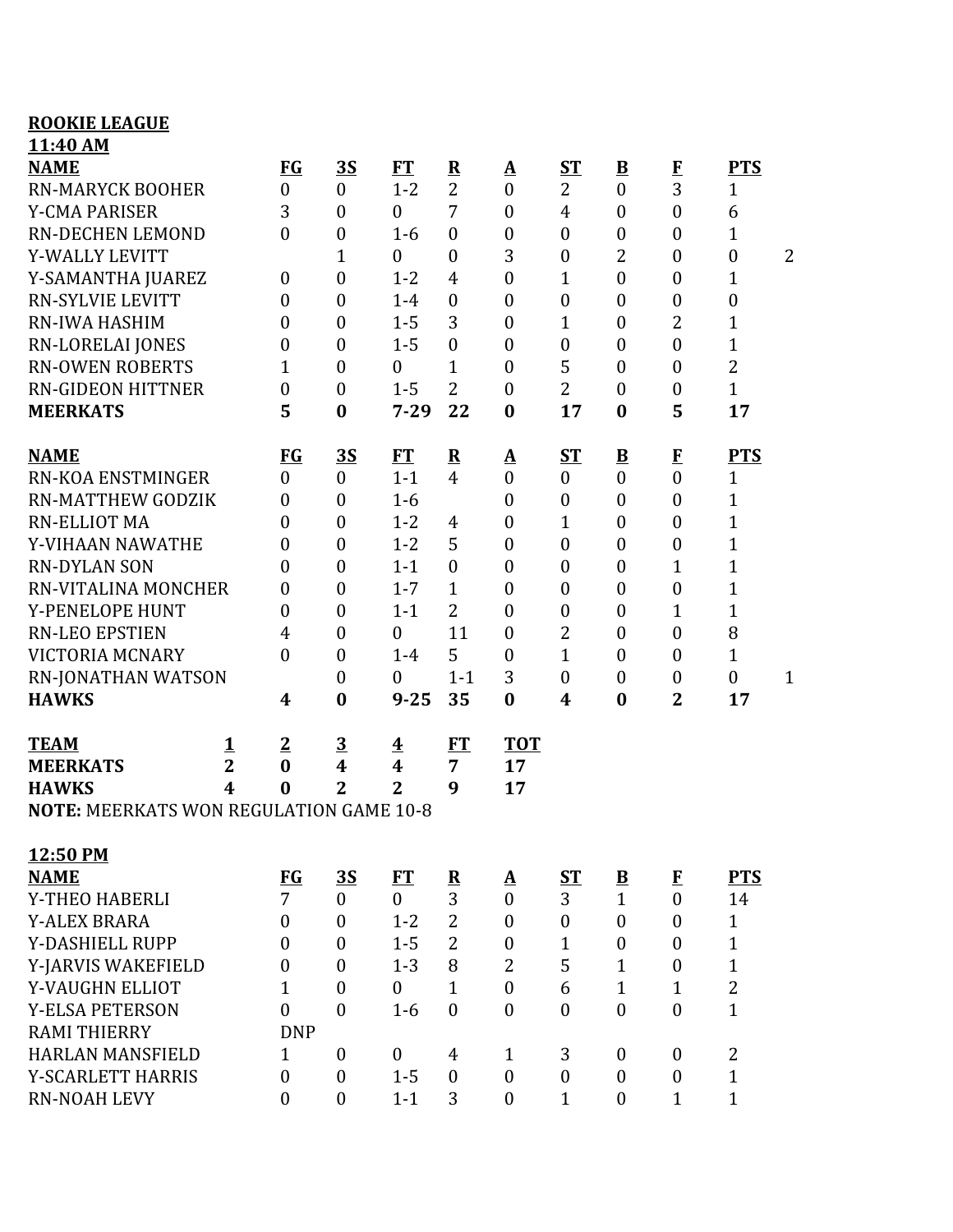| <b>SPLASH</b>             |                | 9                       | $\bf{0}$                | $6 - 22$                | 23               | 3                | 19               | 3                        | $\mathbf{2}$     | 24             |
|---------------------------|----------------|-------------------------|-------------------------|-------------------------|------------------|------------------|------------------|--------------------------|------------------|----------------|
| <b>NAME</b>               |                | <b>FG</b>               | <u>35</u>               | <b>FT</b>               | ${\bf R}$        | ${\bf A}$        | <b>ST</b>        | $\overline{\mathbf{B}}$  | $\bf{F}$         | <b>PTS</b>     |
| Y-LUCAS KIM               |                | <b>DNP</b>              |                         |                         |                  |                  |                  |                          |                  |                |
| <b>RN-JAXTON MOORE</b>    |                | $\boldsymbol{0}$        | $\overline{0}$          | $1 - 2$                 | 2                | $\boldsymbol{0}$ | $\boldsymbol{0}$ | $\mathbf{1}$             | $\boldsymbol{0}$ | 1              |
| Y-TRISTAN HAYES           |                | $\boldsymbol{0}$        | $\boldsymbol{0}$        | $1 - 3$                 | $\mathbf{0}$     | $\boldsymbol{0}$ | $\boldsymbol{0}$ | $\boldsymbol{0}$         | $\boldsymbol{0}$ | $\mathbf{1}$   |
| <b>RN-ETHAN YU</b>        |                | $\boldsymbol{0}$        | $\boldsymbol{0}$        | $1 - 2$                 | $\boldsymbol{0}$ | $\boldsymbol{0}$ | $\boldsymbol{0}$ | $\boldsymbol{0}$         | $\boldsymbol{0}$ | $\mathbf{1}$   |
| Y-MONIKA DIAZ             |                | $\mathbf{1}$            | $\boldsymbol{0}$        | $\boldsymbol{0}$        | 3                | $\overline{0}$   | 3                | $\mathbf{1}$             | $\overline{2}$   | $\overline{2}$ |
| Y-FELIX IDELL             |                | <b>DNP</b>              |                         |                         |                  |                  |                  |                          |                  |                |
| <b>Y-BRANBDON ISRAELS</b> |                | $\boldsymbol{0}$        | $\boldsymbol{0}$        | $1 - 2$                 | 3                | $\boldsymbol{0}$ | $\mathbf{1}$     | $\boldsymbol{0}$         | $\mathbf{1}$     | $\mathbf{1}$   |
| <b>Y-CHASE JENKINS</b>    |                | $\boldsymbol{0}$        | $\boldsymbol{0}$        | $1 - 1$                 | 3<br>5           | $\boldsymbol{0}$ | $\boldsymbol{0}$ | $\boldsymbol{0}$         | $\boldsymbol{0}$ | $\mathbf{1}$   |
| <b>Y-RYAN COHEN</b>       |                | 3                       | $\overline{0}$          | $\mathbf{0}$            |                  | $\overline{0}$   | 4                | $\boldsymbol{0}$         | $\boldsymbol{0}$ | 6              |
| RN-DIEGO GONZALEZ         |                | $\boldsymbol{0}$        | $\boldsymbol{0}$        | $1-6$                   | $\boldsymbol{0}$ | $\boldsymbol{0}$ | $\boldsymbol{0}$ | $\boldsymbol{0}$         | $\boldsymbol{0}$ | $\mathbf{1}$   |
| <b>HOOPSTARS</b>          |                | 4                       | $\bf{0}$                | $6 - 16$                | 16               | $\bf{0}$         | 8                | $\overline{\mathbf{2}}$  | 3                | 14             |
| <b>TEAM</b>               | $\mathbf 1$    | $\overline{2}$          | $\overline{\mathbf{3}}$ | $\overline{\mathbf{4}}$ | FT               | <b>TOT</b>       |                  |                          |                  |                |
| <b>SPLASH</b>             | $\overline{2}$ | $\overline{\mathbf{4}}$ | $\overline{\mathbf{4}}$ | 8                       | 6                | 24               |                  |                          |                  |                |
| <b>HOOPSTARS</b>          | $\overline{2}$ | $\overline{2}$          | $\bf{0}$                | $\overline{\mathbf{4}}$ | 6                | 14               |                  |                          |                  |                |
| 2:00 PM                   |                |                         |                         |                         |                  |                  |                  |                          |                  |                |
| <b>NAME</b>               |                | <b>FG</b>               | <u>35</u>               | ET                      | ${\bf R}$        | <u>A</u>         | <u>ST</u>        | $\underline{\mathbf{B}}$ | $\bf{F}$         | <b>PTS</b>     |
| <b>RN-SPENCER NELSON</b>  |                | $\overline{0}$          | $\boldsymbol{0}$        | $1 - 2$                 | $\overline{0}$   | $\theta$         | $\overline{1}$   | $\overline{0}$           | $\overline{0}$   | $\mathbf{1}$   |
| Y-NOAH BEROUKHIM          |                | <b>DNP</b>              |                         |                         |                  |                  |                  |                          |                  |                |
| RN-LOGAN CAPPICCILLE      |                | <b>DNP</b>              |                         |                         |                  |                  |                  |                          |                  |                |
| Y-LARA MASOOD             |                | $\boldsymbol{0}$        | $\boldsymbol{0}$        | $1 - 1$                 | $\boldsymbol{0}$ | $\boldsymbol{0}$ | $\boldsymbol{0}$ | $\boldsymbol{0}$         | $\boldsymbol{0}$ | $\mathbf{1}$   |
| <b>RN-TARA GOHILL</b>     |                | $\boldsymbol{0}$        | $\boldsymbol{0}$        | $1-6$                   | $\boldsymbol{0}$ | $\boldsymbol{0}$ | $\boldsymbol{0}$ | $\boldsymbol{0}$         | $\boldsymbol{0}$ | $\mathbf{1}$   |
| Y-MISHA LAKHANI           |                | $\overline{2}$          | $\boldsymbol{0}$        | $\mathbf{0}$            | 3                | $\boldsymbol{0}$ | 3                | $\boldsymbol{0}$         | $\mathbf{1}$     | $\overline{4}$ |
| <b>RN-MILES BOELKE</b>    |                | $\boldsymbol{0}$        | $\boldsymbol{0}$        | $1-4$                   | 3                | $\boldsymbol{0}$ | 4                | $\boldsymbol{0}$         | $\boldsymbol{0}$ | $\overline{1}$ |
| <b>RN-CONNOR ROMAN</b>    |                | $\boldsymbol{0}$        | $\boldsymbol{0}$        | $1-6$                   | $\overline{4}$   | $\boldsymbol{0}$ | $\mathbf{1}$     | $\boldsymbol{0}$         | $\boldsymbol{0}$ | $\mathbf{1}$   |
| <b>Y-AXEL TRUSSLER</b>    |                | $\boldsymbol{0}$        | $\boldsymbol{0}$        | $1 - 2$                 | 3                | $\boldsymbol{0}$ | $\overline{2}$   | $\mathbf{1}$             | $\mathbf 1$      | $\overline{1}$ |
| Y-JENSON MONTAGUE         |                | $\boldsymbol{0}$        | $\boldsymbol{0}$        | $1 - 1$                 | 3                | $\boldsymbol{0}$ | 4                | $\overline{2}$           | $\mathbf{1}$     | $\mathbf{1}$   |
| <b>VIKINGS</b>            |                | $\mathbf{2}$            | $\bf{0}$                | $7 - 22$                | 16               | $\bf{0}$         | 15               | 3                        | $\mathbf{2}$     | 11             |
| <b>NAME</b>               |                | $FG$                    | <u>35</u>               | <b>FT</b>               | ${\bf R}$        | $\mathbf A$      | <b>ST</b>        | $\bf{B}$                 | $\bf{F}$         | <b>PTS</b>     |
| <b>JACK TRAHAN</b>        |                | <b>DNP</b>              |                         |                         |                  |                  |                  |                          |                  |                |
| RN-NOLAND PIIPPO          |                | $\overline{2}$          | $\boldsymbol{0}$        | $1 - 4$                 | 4                | $\boldsymbol{0}$ | 4                | $\mathbf{1}$             | $\mathbf{1}$     | 5              |
| Y-BRENDAN STILL           |                | $\mathbf{1}$            | $\overline{0}$          | $\mathbf{0}$            | 5                | $\mathbf{1}$     | 3                | $\boldsymbol{0}$         | $\mathbf{1}$     | $\overline{2}$ |
| Y-THEO RICHARDS           |                | 3                       | $\overline{0}$          | $\mathbf{0}$            | 5                | $\boldsymbol{0}$ | $\overline{4}$   | $\boldsymbol{0}$         | $\overline{0}$   | 6              |
| <b>RN-ETHAN CHANG</b>     |                | $\boldsymbol{0}$        | $\boldsymbol{0}$        | $1 - 3$                 | $\boldsymbol{0}$ | $\mathbf{1}$     | $\mathbf{1}$     | $\boldsymbol{0}$         | $\boldsymbol{0}$ | $\mathbf{1}$   |
| Y-JACOPO STABILINI        |                | $\mathbf{0}$            | $\overline{0}$          | $1-6$                   | 5                | $\overline{0}$   | $\overline{2}$   | $\boldsymbol{0}$         | $\overline{0}$   | $\mathbf{1}$   |
| RN-MIRABELLA GRIX         |                | <b>DNP</b>              |                         |                         |                  |                  |                  |                          |                  |                |
| Y-DOMINIC DREW            |                | $\mathbf{0}$            | $\mathbf{0}$            | $1 - 2$                 | $\boldsymbol{0}$ | $\boldsymbol{0}$ | $\boldsymbol{0}$ | $\boldsymbol{0}$         | $\boldsymbol{0}$ | $1*$           |
| Y-GAVIN O'BRIEN           |                | $\boldsymbol{0}$        | $\boldsymbol{0}$        | $1 - 2$                 | 2                | $\mathbf{1}$     | 2                | $\boldsymbol{0}$         | $\overline{0}$   | $\mathbf{1}$   |
| Y-BELLA KARIGER           |                | 1                       | $\overline{0}$          | $\mathbf{0}$            | $\mathbf{1}$     | $\boldsymbol{0}$ | 3                | $\boldsymbol{0}$         | $\boldsymbol{0}$ | $\overline{2}$ |
| NOAH HAGOOLI-BOLANOS      |                | $\boldsymbol{0}$        | $\boldsymbol{0}$        | $1-6$                   | $\overline{2}$   | $\overline{0}$   | $\boldsymbol{0}$ | $\boldsymbol{0}$         | $\mathbf{1}$     | $\mathbf{1}$   |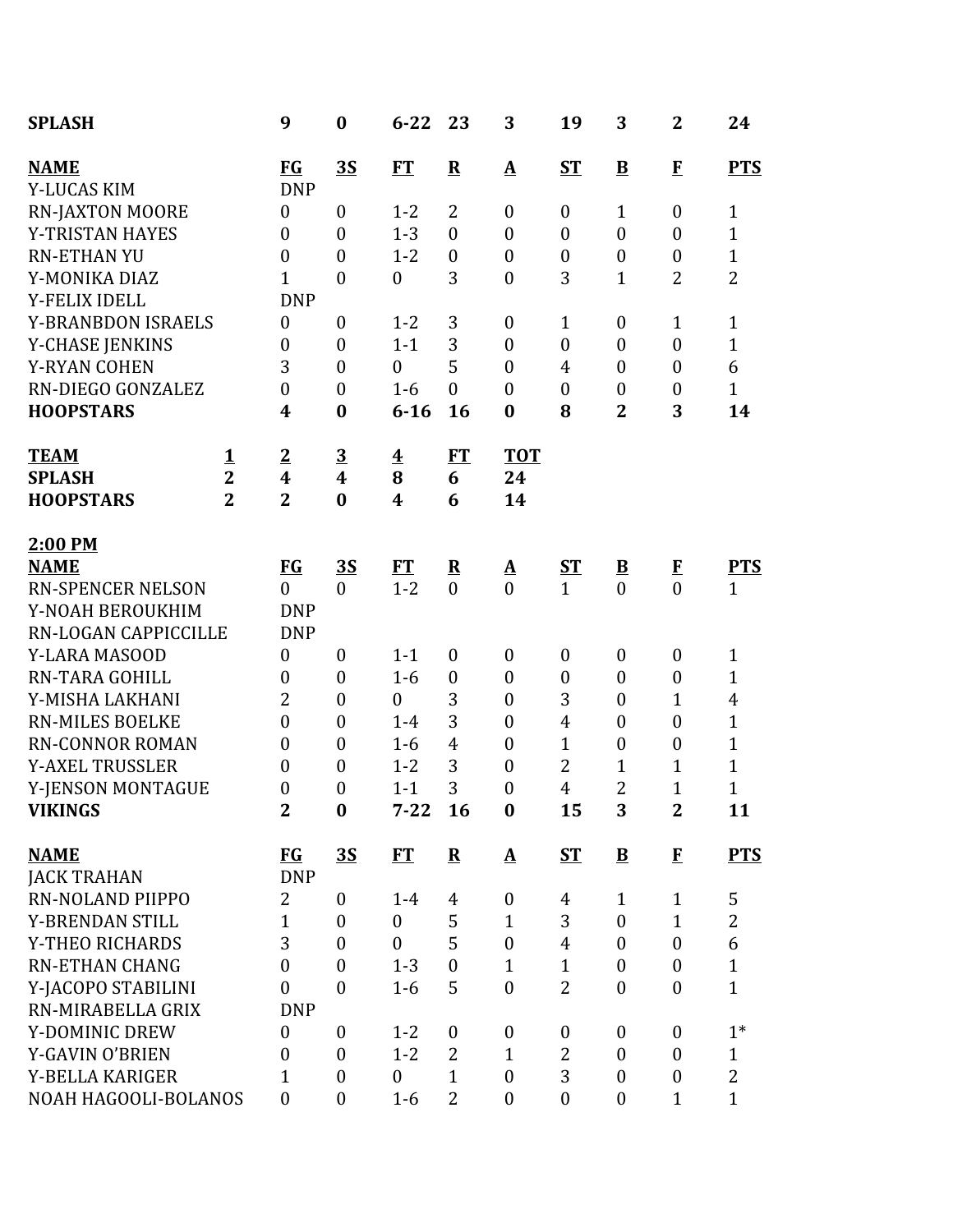**TROJANS 7 0 6-23 24 3 19 1 3 20** \* INJURED AND DID NOT PLAY OTHER THAN TO SHOOT POST GAME FREE THROWS

| <b>TEAM</b>              | $\mathbf{1}$ | $\overline{2}$   | $\overline{3}$          | $\overline{\mathbf{4}}$ | <b>FT</b>               | <b>TOT</b>               |                  |                          |                  |                |
|--------------------------|--------------|------------------|-------------------------|-------------------------|-------------------------|--------------------------|------------------|--------------------------|------------------|----------------|
| <b>VIKINGS</b>           | $\bf{0}$     | $\overline{2}$   | $\bf{0}$                | $\overline{2}$          | $\overline{7}$          | 11                       |                  |                          |                  |                |
| <b>TROJANS</b>           | 5            | 5                | $\overline{\mathbf{4}}$ | $\overline{2}$          | $\overline{\mathbf{4}}$ | 20                       |                  |                          |                  |                |
| <b>MAJOR LEAGUE</b>      |              |                  |                         |                         |                         |                          |                  |                          |                  |                |
| 3:10 PM                  |              |                  |                         |                         |                         |                          |                  |                          |                  |                |
| <b>NAME</b>              |              | FG               | <u>35</u>               | <b>FT</b>               | ${\bf R}$               | $\mathbf{\Delta}$        | S <sub>T</sub>   | $\underline{\mathbf{B}}$ | $\bf{F}$         | <b>PTS</b>     |
| <b>NATHAN DESALEGNE</b>  |              | $\theta$         | $\theta$                | $1-5$                   | 5                       | $\theta$                 | $\overline{0}$   | $\theta$                 | $\theta$         | $\mathbf{1}$   |
| <b>JAXSON GLOWACKI</b>   |              | <b>DNP</b>       |                         |                         |                         |                          |                  |                          |                  |                |
| <b>IAN VILLANUEVA</b>    |              | $\mathbf{1}$     | $1 - 2$                 | $\boldsymbol{0}$        | 5                       | $\boldsymbol{0}$         | $\boldsymbol{0}$ | $\boldsymbol{0}$         | $\boldsymbol{0}$ | 5              |
| <b>ELLIOT WECHSLER</b>   |              | $\mathbf{1}$     | $\boldsymbol{0}$        | $\mathbf{0}$            | $\mathbf{1}$            | $\boldsymbol{0}$         | $\mathbf{1}$     | $\boldsymbol{0}$         | 3                | $\overline{2}$ |
| DONOVAN BLACKWIN         |              | $\mathbf{1}$     | $\overline{0}$          | $\overline{0}$          | $\overline{2}$          | $\mathbf{0}$             | $\boldsymbol{0}$ | $\boldsymbol{0}$         | $\overline{0}$   | $\overline{2}$ |
| <b>NIFTY TEWODROS</b>    |              | $\mathbf{1}$     | $1 - 1$                 | $2 - 2$                 | $\overline{0}$          | $\boldsymbol{0}$         | $\boldsymbol{0}$ | $\mathbf{1}$             | $\overline{0}$   | $\overline{7}$ |
| <b>LORENZO STABILINI</b> |              | $\mathbf{0}$     | $\boldsymbol{0}$        | $1 - 2$                 | 3                       | $\boldsymbol{0}$         | 3                | $\boldsymbol{0}$         | $\mathbf{1}$     | $\mathbf{1}$   |
| <b>ESTEVAN RODRIGUEZ</b> |              | $\mathbf{1}$     | $4 - 7$                 | $\theta$                | 6                       | $\boldsymbol{0}$         | 3                | $\mathbf{1}$             | $\boldsymbol{0}$ | 14             |
| DOM KAJOTA               |              | $\mathbf{1}$     | $1 - 1$                 | $\theta$                | $\theta$                | $\mathbf{0}$             | $\mathbf{1}$     | $\mathbf{0}$             | $\mathbf{1}$     | 5              |
| <b>BRUNO BERNACCHI</b>   |              | $\overline{2}$   | $\theta$                | $1 - 2$                 | $\overline{4}$          | $\overline{2}$           | $\overline{4}$   | $\mathbf{1}$             | $\boldsymbol{0}$ | 5              |
| <b>BEARCATS</b>          |              | 8                | $7 - 11$                | $5 - 11$                | 26                      | $\overline{2}$           | 12               | 3                        | 5                | 42             |
|                          |              |                  |                         |                         |                         |                          |                  |                          |                  |                |
| <b>NAME</b>              |              | FG               | 3S                      | <b>FT</b>               | ${\bf R}$               | $\mathbf{\underline{A}}$ | ST               | ${\bf B}$                | $\bf{F}$         | <b>PTS</b>     |
| Y-EVAN DAGHIGHIAN        |              | 3                | $1 - 2$                 | $2 - 4$                 | 3                       | $\boldsymbol{0}$         | $\boldsymbol{0}$ | $\boldsymbol{0}$         | $\boldsymbol{0}$ | 11             |
| RTY-JULIAN BAO           |              | $\boldsymbol{0}$ | $\boldsymbol{0}$        | $1 - 1$                 | 3                       | $\boldsymbol{0}$         | $\boldsymbol{0}$ | $\boldsymbol{0}$         | $\boldsymbol{0}$ | $\mathbf{1}$   |
| Y-BRUNO PICAZO           |              | $\mathbf{1}$     | $0 - 1$                 | $\overline{0}$          | $\mathbf{1}$            | $\overline{2}$           | $\overline{2}$   | $\overline{0}$           | $\overline{4}$   | $\overline{2}$ |
| Y-ARIADNI POTAMIANOS     |              | 5                | $\boldsymbol{0}$        | $\overline{0}$          | 13                      | $\mathbf{0}$             | $\overline{2}$   | $\boldsymbol{0}$         | $\mathbf{1}$     | 10             |
| Y-TOMMY SORADY           |              | $\overline{2}$   | $\boldsymbol{0}$        | $\overline{0}$          | 8                       | $\mathbf{1}$             | $\boldsymbol{0}$ | $\boldsymbol{0}$         | $\mathbf{0}$     | $\overline{4}$ |
| RT-JACOB SUSSMAN         |              | $\overline{2}$   | $\overline{0}$          | $\theta$                | $\overline{2}$          | $\mathbf{1}$             | $\mathbf{1}$     | $\overline{0}$           | $\overline{0}$   | $\overline{4}$ |
| Y-LUKAS GREBLIKAS        |              | $\mathbf{0}$     | $\overline{0}$          | $1-6$                   | 5                       | $\mathbf{1}$             | $\mathbf{1}$     | $\boldsymbol{0}$         | $\boldsymbol{0}$ | $\mathbf{1}$   |
| RTY-NOAH KRATZ           |              | $\mathbf{1}$     | $\mathbf{0}$            | $\overline{0}$          | 3                       | $\boldsymbol{0}$         | $\mathbf{0}$     | $\mathbf{0}$             | 3                | $\overline{2}$ |
| RTY-ARIEL AFRAMIAN       |              | <b>DNP</b>       |                         |                         |                         |                          |                  |                          |                  |                |
| <b>Y-GABE AFRAMIAN</b>   |              | <b>DNP</b>       |                         |                         |                         |                          |                  |                          |                  |                |
| <b>TARHEELS</b>          |              | 14               | $1 - 2$                 | $4 - 11$                | 38                      | 5                        | 6                | $\bf{0}$                 | 8                | 35             |
|                          |              |                  |                         |                         |                         |                          |                  |                          |                  |                |
| <b>TEAM</b>              | $\mathbf 1$  | $\overline{2}$   | $\overline{3}$          | $\overline{\mathbf{4}}$ | FT                      | <b>TOT</b>               |                  |                          |                  |                |
| <b>BEARCATS</b>          | 13           | 5                | 7                       | 16                      | $\mathbf{1}$            | 42                       |                  |                          |                  |                |
| <b>TARHEELS</b>          | 8            | 9                | 8                       | 8                       | $\overline{2}$          | 35                       |                  |                          |                  |                |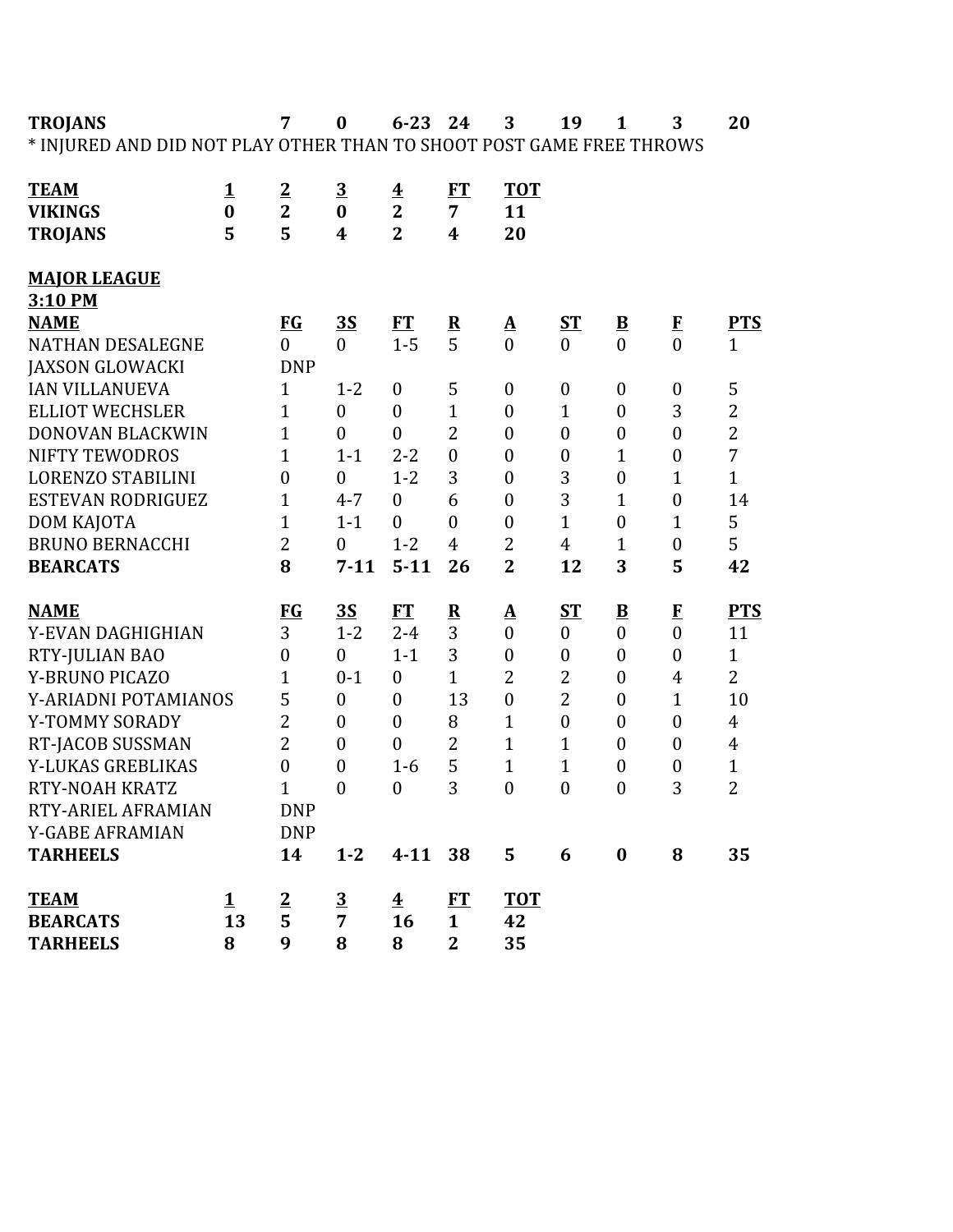| 4:20 PM                                       |                                              |                          |                           |                                               |                         |                        |                  |                          |                  |                  |
|-----------------------------------------------|----------------------------------------------|--------------------------|---------------------------|-----------------------------------------------|-------------------------|------------------------|------------------|--------------------------|------------------|------------------|
| <b>NAME</b>                                   |                                              | <b>FG</b>                | 3S                        | <b>FT</b>                                     | ${\bf R}$               | $\mathbf A$            | <b>ST</b>        | $\overline{\mathbf{B}}$  | $\mathbf{F}$     | <b>PTS</b>       |
| Y-LUCA BAINBRIDGE                             |                                              | $\mathbf{1}$             | $\boldsymbol{0}$          | $\mathbf{0}$                                  | $\overline{2}$          | $\boldsymbol{0}$       | $\boldsymbol{0}$ | $\boldsymbol{0}$         | 3                | 2                |
| <b>Y-KYLE HABIB</b>                           |                                              | $\boldsymbol{0}$         | $\overline{0}$            | $1 - 2$                                       | $\overline{2}$          | $\mathbf{1}$           | $\mathbf{1}$     | $\boldsymbol{0}$         | $\boldsymbol{0}$ | $\mathbf{1}$     |
| Y-JACK FROOM                                  |                                              | $\overline{2}$           | $0 - 1$                   | $4 - 6$                                       | $\mathbf{0}$            | $\mathbf{1}$           | $\overline{2}$   | $\boldsymbol{0}$         | $\mathbf{1}$     | 8                |
| Y-DASH WASSON                                 |                                              | 4                        | $\mathbf{0}$              | $\mathbf{0}$                                  | $\overline{4}$          | $\boldsymbol{0}$       | $\overline{2}$   | $\overline{2}$           | $\overline{2}$   | 8                |
| Y-JACK SIMON                                  |                                              | $\boldsymbol{0}$         | $\overline{0}$            | $1-4$                                         | 6                       | $\mathbf{1}$           | $\overline{2}$   | $\boldsymbol{0}$         | $\mathbf{0}$     | $\mathbf{1}$     |
| Y-THEONE GREEN                                |                                              | $\mathbf{1}$             | $\overline{0}$            | $\mathbf{0}$                                  | $\mathbf{0}$            | $\boldsymbol{0}$       | $\overline{2}$   | $\boldsymbol{0}$         | $\mathbf{1}$     | $\overline{2}$   |
| Y-MATT GOLUBITSKY                             |                                              | $\overline{4}$           | $\boldsymbol{0}$          | $0 - 1$                                       | 12                      | $\boldsymbol{0}$       | $\mathbf{1}$     | $\boldsymbol{0}$         | $\overline{2}$   | 8                |
| RN-SEBASTIAN RAMIREZ                          |                                              | $\boldsymbol{0}$         | $0 - 1$                   | $1-4$                                         | $\overline{4}$          | $\boldsymbol{0}$       | 6                | $\boldsymbol{0}$         | $\overline{2}$   | $\mathbf{1}$     |
| RTY-JADEN FISHMAN                             |                                              | <b>DNP</b>               |                           |                                               |                         |                        |                  |                          |                  |                  |
| <b>RTY-NATHAN PETROS</b>                      |                                              | $\overline{0}$           | $\boldsymbol{0}$          | $1 - 5$                                       | $\mathbf{1}$            | $\boldsymbol{0}$       | $\boldsymbol{0}$ | $\boldsymbol{0}$         | $\mathbf{1}$     | $\mathbf{1}$     |
| <b>LEOPARDS</b>                               |                                              | 12                       | $\bf{0}$                  | $8 - 22$                                      | 31                      | 3                      | 16               | $\overline{2}$           | 12               | 32               |
| <b>NAME</b>                                   |                                              | $FG$                     | <u>3S</u>                 | ET                                            | $\overline{\mathbf{R}}$ | ${\bf A}$              | ST               | $\overline{\mathbf{B}}$  | $\mathbf{F}$     | <b>PTS</b>       |
| Y-GIAN LUCA TOSONOTTI                         |                                              | $\boldsymbol{0}$         | $\boldsymbol{0}$          | $1 - 1$                                       | $\overline{0}$          | $\mathbf{1}$           | 3                | $\mathbf{1}$             | $\mathbf{1}$     | $\mathbf{1}$     |
| Y-HUDSON WHITE                                |                                              | $\boldsymbol{0}$         | $\boldsymbol{0}$          | $1 - 1$                                       | $\mathbf{1}$            | $\overline{2}$         | $\boldsymbol{0}$ | $\boldsymbol{0}$         | $\mathbf{1}$     | $\mathbf{1}$     |
| Y-QUEST MILLER                                |                                              | $\overline{2}$           | $\overline{0}$            | $0 - 1$                                       | $\mathbf{1}$            | $\overline{0}$         | $\boldsymbol{0}$ | $\mathbf{1}$             | $\mathbf{0}$     | $\overline{4}$   |
| Y-ZICO MULDOON                                |                                              | $\boldsymbol{0}$         | $\boldsymbol{0}$          | $1 - 1$                                       | $\mathbf{1}$            | $\boldsymbol{0}$       | $\mathbf{1}$     | $\boldsymbol{0}$         | 1                | $\mathbf{1}$     |
| <b>R-MADDEN VESTMAN</b>                       |                                              | $\boldsymbol{0}$         | $\overline{0}$            | $1 - 1$                                       | $\overline{4}$          | $\overline{2}$         | $\overline{2}$   | $\boldsymbol{0}$         | 3                | $\mathbf{1}$     |
| <b>R-ODIN WILLIAMS</b>                        |                                              | $\mathbf{1}$             | $\overline{0}$            | $\boldsymbol{0}$                              | 3                       | $\boldsymbol{0}$       | $\mathbf{1}$     | $\boldsymbol{0}$         | $\mathbf{1}$     | $\overline{2}$   |
| Y-SHIVA MCINTOSH                              |                                              | $\boldsymbol{0}$         | $0 - 1$                   | $1-6$                                         | $\overline{2}$          | $\boldsymbol{0}$       | $\overline{2}$   | $\boldsymbol{0}$         | $\boldsymbol{0}$ | $\mathbf{1}$     |
| <b>KEENAN BRYANT</b>                          |                                              | $\mathbf{1}$             | $1 - 2$                   | $0 - 4$                                       | $\overline{2}$          | $\boldsymbol{0}$       | $\mathbf{1}$     | $\boldsymbol{0}$         | 3                | 5                |
| Y-LUKE KHOSLA                                 |                                              | 1                        | $\overline{0}$            | $\mathbf{0}$                                  | $\mathbf{1}$            | $\overline{0}$         | $\boldsymbol{0}$ | $\boldsymbol{0}$         | $\mathbf{1}$     | $\overline{2}$   |
| Y-KAYVON ABADI                                |                                              | $\boldsymbol{0}$         | $0 - 1$                   | $1 - 2$                                       | 3                       | $\boldsymbol{0}$       | $\mathbf{1}$     | $\mathbf{1}$             | $\boldsymbol{0}$ | $\mathbf{1}$     |
| <b>FIRE</b>                                   |                                              | 5                        | $1-4$                     | $6 - 17$                                      | 18                      | 5                      | 11               | 3                        | 11               | 19               |
| <b>TEAM</b><br><b>LEOPARDS</b><br><b>FIRE</b> | <u>1</u><br>$\overline{2}$<br>$\overline{2}$ | $\overline{2}$<br>5<br>3 | $\overline{3}$<br>11<br>7 | $\overline{\mathbf{4}}$<br>11<br>$\mathbf{2}$ | FT<br>3<br>5            | <b>TOT</b><br>32<br>19 |                  |                          |                  |                  |
| 5:30 PM                                       |                                              |                          |                           |                                               |                         |                        |                  |                          |                  |                  |
| <b>NAME</b>                                   |                                              | $FG$                     | <u>35</u>                 | FT                                            | ${\bf R}$               | $\mathbf A$            | $S_{\rm T}$      | $\underline{\mathbf{B}}$ | $\mathbf{F}$     | <b>PTS</b>       |
| Y-GASPAR ANTAL                                |                                              | 8                        | $\overline{0}$            | $2 - 4$                                       | 11                      | $\overline{0}$         | $\mathbf{1}$     | $\overline{2}$           | $\overline{4}$   | 18               |
| RTY-RODERICK JOHNSON                          |                                              | <b>DNP</b>               |                           |                                               |                         |                        |                  |                          |                  |                  |
| RTY-CONNOR SULLIVAN                           |                                              | $\mathbf{1}$             | $0 - 1$                   | $\boldsymbol{0}$                              | 3                       | 2                      | $\boldsymbol{0}$ | $\boldsymbol{0}$         | $\mathbf{1}$     | $\overline{2}$   |
| <b>Y-ELI ENG</b>                              |                                              | $\mathbf{1}$             | $0 - 3$                   | $0 - 2$                                       | $\mathbf{1}$            | $\overline{2}$         | $\boldsymbol{0}$ | $\mathbf{1}$             | $\boldsymbol{0}$ | $\overline{2}$   |
| R-JOSH BIRNBACH                               |                                              | $\overline{0}$           | $\boldsymbol{0}$          | $1 - 3$                                       | $\boldsymbol{0}$        | $\boldsymbol{0}$       | $\boldsymbol{0}$ | $\boldsymbol{0}$         | $\boldsymbol{0}$ | $\mathbf{1}$     |
| <b>RN-MILLION MESFIN</b>                      |                                              | $\boldsymbol{0}$         | $\boldsymbol{0}$          | $\boldsymbol{0}$                              | 3                       | $\boldsymbol{0}$       | $\boldsymbol{0}$ | $\boldsymbol{0}$         | $\boldsymbol{0}$ | $\boldsymbol{0}$ |
| <b>Y-SAM RUBIN</b>                            |                                              | 3                        | $1 - 1$                   | $\mathbf{0}$                                  | 3                       | $\mathbf{1}$           | 5                | $\mathbf{1}$             | $\mathbf{0}$     | 9                |
| Y-ORLANDO SANDOVAL                            |                                              | $\boldsymbol{0}$         | $\boldsymbol{0}$          | $1-4$                                         | $\boldsymbol{0}$        | $\boldsymbol{0}$       | $\boldsymbol{0}$ | $\boldsymbol{0}$         | $\boldsymbol{0}$ | $\mathbf{1}$     |
| Y-BRAYDEN STOLL                               |                                              | $\mathbf{1}$             | $\overline{0}$            | $2 - 2$                                       | 3                       | $\overline{0}$         | $\mathbf{1}$     | $\boldsymbol{0}$         | $\mathbf{1}$     | $\overline{4}$   |
| Y-MILYON MITCHELL                             |                                              | $\mathbf{1}$             | $1 - 3$                   | $0 - 1$                                       | $\mathbf{1}$            | $\mathbf{1}$           | 2                | $\boldsymbol{0}$         | 1                | 5                |
| <b>WARRIORS</b>                               |                                              | 15                       | $2 - 8$                   | $6 - 16$                                      | 25                      | 6                      | 9                | 4                        | 9                | 42               |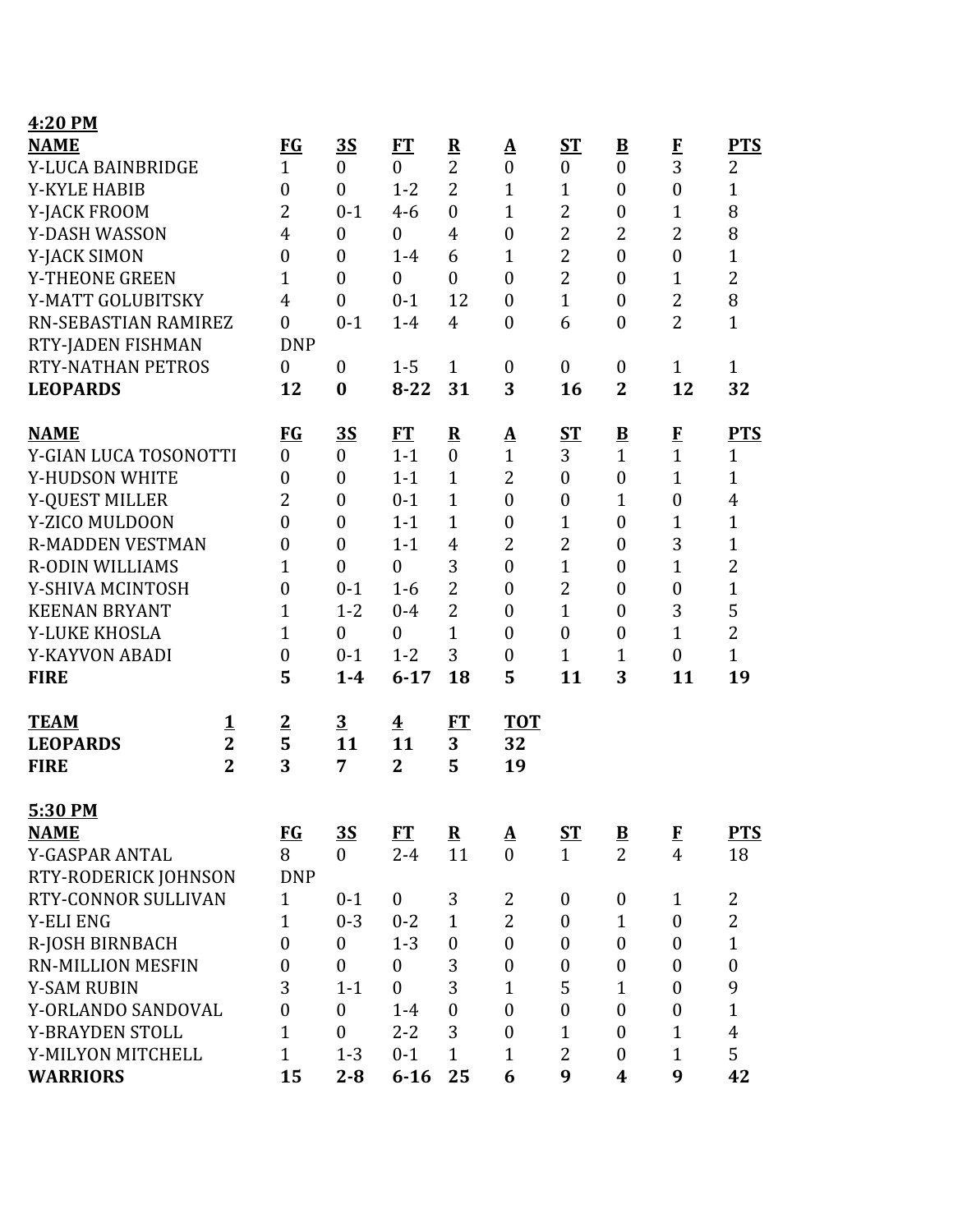| <b>NAME</b>           | <b>FG</b>        | 3S               | <b>FT</b>        | ${\bf R}$               | $\Delta$                 | $ST$                       | $\underline{\mathbf{B}}$ | $\bf{F}$                 | <b>PTS</b>              |                |
|-----------------------|------------------|------------------|------------------|-------------------------|--------------------------|----------------------------|--------------------------|--------------------------|-------------------------|----------------|
| Y-GRIFFINN PINE       | $\mathbf{1}$     | $4 - 6$          | $\boldsymbol{0}$ | $\mathbf{1}$            | $\boldsymbol{0}$         | $\boldsymbol{0}$           | $\boldsymbol{0}$         | $\overline{2}$           | 14                      |                |
| Y-XAILOH HERMOSILLO1  |                  | $3 - 4$          | $\mathbf{0}$     | $\boldsymbol{0}$        | $\boldsymbol{0}$         | $\boldsymbol{0}$           | $\boldsymbol{0}$         | $\boldsymbol{0}$         | 11                      |                |
| Y-MICHAEL HANASAB     | 1                | $\boldsymbol{0}$ | $\boldsymbol{0}$ | 5                       | $\mathbf{1}$             | $\boldsymbol{0}$           | $\boldsymbol{0}$         | $\boldsymbol{0}$         | $\overline{2}$          |                |
| RN-AVIEL HAROONIAN 0  |                  | $\boldsymbol{0}$ | $1 - 1$          | $\overline{2}$          | $\mathbf{1}$             | $\mathbf{1}$               | $\boldsymbol{0}$         | 3                        | $\mathbf{1}$            |                |
| <b>RN-KENAAN MAMO</b> | $\boldsymbol{0}$ | $\boldsymbol{0}$ | $1 - 5$          | $\mathbf{1}$            | $\boldsymbol{0}$         | $\mathbf{1}$               | $\boldsymbol{0}$         | $\boldsymbol{0}$         | $\mathbf{1}$            |                |
| Y-JOSH KAPLAN         | 3                | $\overline{0}$   | $2 - 5$          | 12                      | 3                        | $\overline{4}$             | $\mathbf{1}$             | 2                        | 8                       |                |
| <b>Y-CY BACKEN</b>    | 3                | $\overline{0}$   | $\mathbf{0}$     | $\boldsymbol{0}$        | $\mathbf{0}$             | $\overline{2}$             | $\boldsymbol{0}$         | $\boldsymbol{0}$         | 6                       |                |
| RTY-K. TEMPLEMAN      | $\overline{0}$   | $0 - 1$          | $1 - 2$          | $\overline{2}$          | $\mathbf{0}$             | $\overline{2}$             | $\boldsymbol{0}$         | $\boldsymbol{0}$         | $\mathbf{1}$            |                |
| Y-TIMOSHA MONCHER     | $\mathbf{1}$     | $0 - 1$          | $\mathbf{0}$     | $\mathbf{1}$            | $\overline{4}$           | $\overline{2}$             | $\boldsymbol{0}$         | $\boldsymbol{0}$         | $\overline{2}$          |                |
| <b>MAVERICKS</b>      | 10               | $7 - 12$         | $5 - 13$         | 24                      | 9                        | 12                         | $\mathbf{1}$             | 8                        | 46                      |                |
| <b>TEAM</b>           | $\mathbf 1$      | $\overline{2}$   | $\overline{3}$   | $\overline{\textbf{4}}$ | ET                       | <b>TOT</b>                 |                          |                          |                         |                |
| <b>WARRIORS</b>       | 11               | 8                | 14               | $\overline{7}$          | $\mathbf{2}$             | 42                         |                          |                          |                         |                |
| <b>MAVERICKS</b>      | 21               | 8                | 10               | $\boldsymbol{4}$        | 3                        | 46                         |                          |                          |                         |                |
| <b>MINOR LEAGUE</b>   |                  |                  |                  |                         |                          |                            |                          |                          |                         |                |
| 6:40 PM               |                  |                  |                  |                         |                          |                            |                          |                          |                         |                |
| <b>NAME</b>           |                  | $FG$             | <u>35</u>        | FT                      | $\overline{\mathbf{R}}$  | <u>A</u>                   | <u>ST</u>                | $\underline{\mathbf{B}}$ | $\bf{F}$                | <b>PTS</b>     |
| Y-MATTHEW HANASAB     |                  | 3                | $\mathbf{0}$     | $\theta$                | 5                        | $\overline{0}$             | $\mathbf{1}$             | $\boldsymbol{0}$         | $\boldsymbol{0}$        | 6              |
| RN-JAHRID LONGSWORTH  |                  | $\boldsymbol{0}$ | $\mathbf{0}$     | $1 - 2$                 | 6                        | $\boldsymbol{0}$           | $\mathbf{1}$             | $\mathbf{1}$             | 1                       | $\mathbf{1}$   |
| RTY-LEO SIKORA        |                  | 6                | $\boldsymbol{0}$ | $\boldsymbol{0}$        | $\mathbf{1}$             | $\boldsymbol{0}$           | 3                        | $\boldsymbol{0}$         | $\boldsymbol{0}$        | 12             |
| RT-ISAAC SAMY         |                  | $\boldsymbol{0}$ | $\boldsymbol{0}$ | $1 - 2$                 | 3                        | $\boldsymbol{0}$           | $\boldsymbol{0}$         | $\boldsymbol{0}$         | $\boldsymbol{0}$        | $\mathbf{1}$   |
| <b>Y-ALEX BRICK</b>   |                  | <b>DNP</b>       |                  |                         |                          |                            |                          |                          |                         |                |
| RTY-ZAYD AL-SHAWE     |                  | $\mathbf{1}$     | $\boldsymbol{0}$ | $\boldsymbol{0}$        | 8                        | $\mathbf{1}$               | $\mathbf{1}$             | $\boldsymbol{0}$         | $\boldsymbol{0}$        | $\overline{2}$ |
| Y-DALTON WHITE        |                  | 4                | $\boldsymbol{0}$ | $1-4$                   | $\overline{2}$           | $\mathbf{1}$               | $\mathbf{1}$             | $\boldsymbol{0}$         | $\mathbf{1}$            | 11             |
| <b>Y-ADI PETROS</b>   |                  | $\mathbf{1}$     | $\mathbf{0}$     | $\overline{0}$          | $\overline{4}$           | $\overline{2}$             | $\overline{4}$           | 1                        | $\boldsymbol{0}$        | $\overline{2}$ |
| Y-EVAN CHANG          |                  | 1                | $\boldsymbol{0}$ | $0 - 1$                 | $\overline{2}$           | $\mathbf{0}$               | $\boldsymbol{0}$         | $\boldsymbol{0}$         | $\boldsymbol{0}$        | $\overline{2}$ |
| RTY-TOGHRUL AGHAYEV   |                  | $\boldsymbol{0}$ | $\boldsymbol{0}$ | $1 - 2$                 | $\mathbf{1}$             | $\boldsymbol{0}$           | $\boldsymbol{0}$         | $\boldsymbol{0}$         | $\boldsymbol{0}$        | $\mathbf{1}$   |
| <b>THUNDER</b>        |                  | 16               | $1-4$            | $3 - 7$                 | 32                       | 4                          | 11                       | $\overline{2}$           | $\overline{\mathbf{2}}$ | 38             |
| <b>NAME</b>           |                  | <u>FG</u>        | 3S               | <b>FT</b>               | $\underline{\mathbf{R}}$ | ${\underline{\mathbf{A}}}$ | $ST$                     | $\underline{\mathbf{B}}$ | $\frac{F}{1}$           | <b>PTS</b>     |
| <b>Y-TYLER XIE</b>    |                  | $\overline{2}$   | $\overline{0}$   | $1 - 2$                 | 9                        | $\mathbf{0}$               | $\overline{2}$           | $\mathbf{1}$             |                         | 5              |
| Y-DASH HANSFORD       |                  | <b>DNP</b>       |                  |                         |                          |                            |                          |                          |                         |                |
| Y-BELLA MUSSI-NELSON  |                  | $\boldsymbol{0}$ | $\boldsymbol{0}$ | $1 - 1$                 | $\overline{4}$           | 3                          | $\overline{2}$           | $\boldsymbol{0}$         | $\boldsymbol{0}$        | $\mathbf{1}$   |
| Y-HALLIE BUJAKE       |                  | <b>DNP</b>       |                  |                         |                          |                            |                          |                          |                         |                |
| <b>Y-ANDE DALY</b>    |                  | $\boldsymbol{0}$ | $\boldsymbol{0}$ | $1 - 1$                 | 3                        | $\boldsymbol{0}$           | $\overline{2}$           | $\mathbf{1}$             | $\boldsymbol{0}$        | $\mathbf{1}$   |
| Y-NATASHA KOHLI       |                  | $\overline{4}$   | $\boldsymbol{0}$ | $\mathbf{0}$            | 8                        | $\overline{0}$             | $\overline{0}$           | $\mathbf{1}$             | $\mathbf{1}$            | 8              |
| Y-ARMAAN KOHLI        |                  | <b>DNP</b>       |                  |                         |                          |                            |                          |                          |                         |                |
| Y-JARED OLIVER        |                  | <b>DNP</b>       |                  |                         |                          |                            |                          |                          |                         |                |
| RTY-ZOE DEBENNING     |                  | $\boldsymbol{0}$ | $\mathbf{0}$     | $1 - 2$                 | 12                       | $\mathbf{0}$               | $\mathbf{1}$             | $\boldsymbol{0}$         | $\mathbf{1}$            | $\mathbf{1}$   |
| <b>R-LEVI TITLE</b>   |                  | $\boldsymbol{0}$ | $\boldsymbol{0}$ | $1 - 2$                 | $\mathbf{1}$             | $\mathbf{0}$               | $\mathbf{0}$             | $\boldsymbol{0}$         | $\boldsymbol{0}$        | $\mathbf{1}$   |
| <b>ORANGE STARS</b>   |                  | 6                | $\bf{0}$         | $5 - 8$                 | 37                       | 3                          | 7                        | 3                        | 3                       | 17             |
| <b>TEAM</b>           | $\mathbf 1$      | $\overline{2}$   | $\overline{3}$   | $\overline{\textbf{4}}$ | ET                       | <b>TOT</b>                 |                          |                          |                         |                |